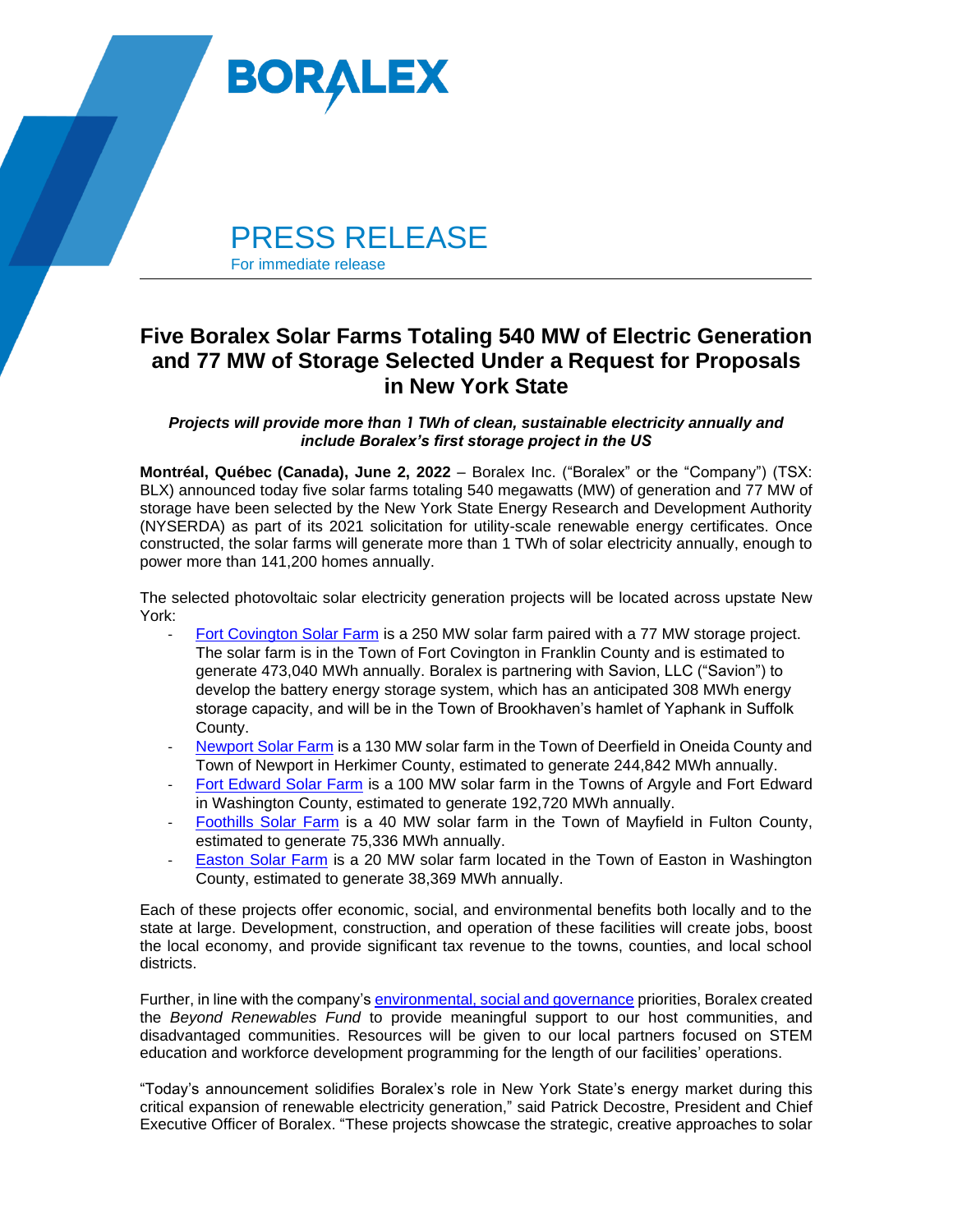farm development and community engagement our reputation is built on. I am proud of the Boralex team and their efforts to create clean, competitive energy."

To further New York State's goal of 70% renewable electricity by 2030, NYSERDA launched its fifth request for proposals April 2021 for the purchase of New York Tier-1 Eligible Renewable Energy Certificates (RECs). RECs represent renewable electricity entering the electricity grid. Each REC equals the environmental attributes of one megawatt hour of electricity generated from a renewable source, such as solar. Today's announcement begins a process for Boralex and NYSERDA to execute 20-year Renewable Energy Standard Agreements for the purchase of RECs associated with the energy production of the selected projects. The energy associated with the RECs must be consumed within New York State. The price of the RECs will be indexed to a reference energy and capacity price, which will hedge the projects' merchant energy and capacity revenues, obviating a need for the projects to obtain a separate long term offtake agreement for the sale of energy and capacity.

Doreen M. Harris, President and CEO, NYSERDA said, **"**The large-scale solar projects announced today, including five Boralex projects, bring New York State significantly closer to reaching our clean energy goals and transitioning us toward a zero-emission electricity system. NYSERDA looks forward to working with Boralex to ensure these projects are advanced responsibly and with local input to allow host communities to realize the critical jobs and investments that will come from these solar farms."

"Fort Edward welcomes today's news and is excited to be part of an effort to create clean, renewable energy," said Fort Edward Town Supervisor Timothy Fisher. "We look forward to watching the project's progress and the economic benefits attached to solar farm development."

"At Cornell Cooperative Extension, we help our communities address youth development, economic vitality, ecological sustainability, and social well-being through education," said Brian Gilchrist, Executive Director, Cornell Cooperative Extension of Washington County, which will receive funding as part of Boralex's community engagement plans. "Support from Boralex and their *Beyond Renewables Fund* will allow us to enhance our outreach and expand our programming, and we are excited to see how this partnership will grow over the next years and decades."

Before submitting these projects to NYSERDA, Boralex met with landowners and leaders in host communities to discuss the potential sites and opportunities. Consultations with stakeholders will continue throughout the development, construction, and operation of our sites. These projects are also continually optimized to ensure they meet the company's return criteria.

Previously NYSERDA selected Boralex's [Greens Corners,](http://www.boralex.com/projects/greens-corners) [Sandy Creek,](https://www.boralex.com/projects/sandy-creek/) [Bald Mountain,](https://www.boralex.com/projects/bald-mountain/) and [West](https://www.boralex.com/projects/west-river/)  [River](https://www.boralex.com/projects/west-river/) Solar Farms in its 2019 solicitation. In furtherance of Boralex's strategic plan, in two years, 720 MW of Boralex greenfield projects have been selected by NYSERDA as part of its solicitations for utility-scale renewable energy generation. In addition, Boralex acquired 20 MW Sky High Solar, further enhancing the New York portfolio. With more than 1 GW of projects in the development pipeline, Boralex remains strongly committed to rapidly expanding in this market. Information on our developing projects in the United States can be found at [WeCreateEnergy.com.](http://www.wecreateenergy.com/)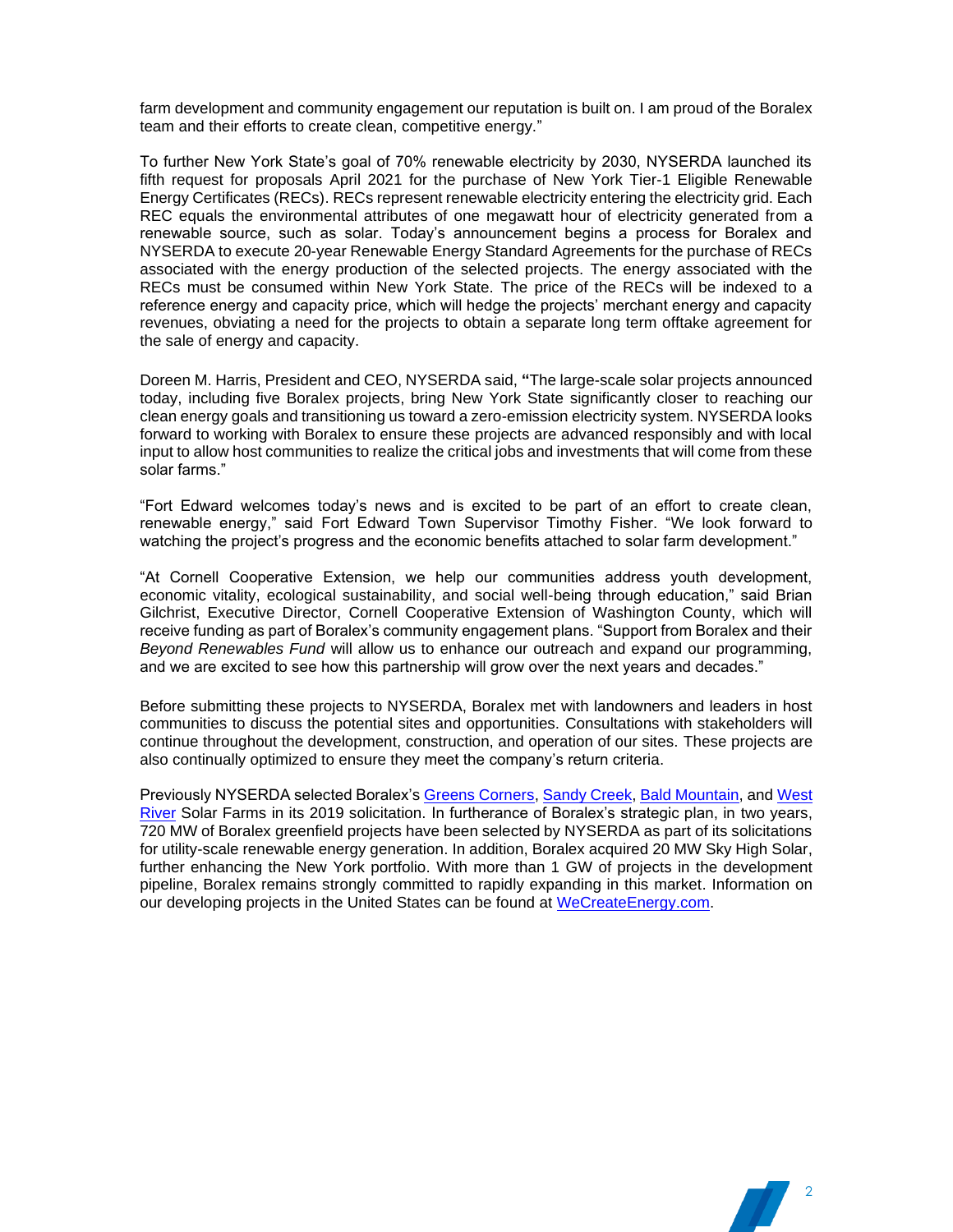

### About Boralex

At Boralex, we have been providing affordable renewable energy accessible to everyone for over 30 years. As a leader in the Canadian market and France's largest independent producer of onshore wind power, we also have facilities in the United States and development projects in the United Kingdom. Over the past five years, our installed capacity has more than doubled to 2.5 GW. We are developing a portfolio of more than 3 GW in wind and solar projects and nearly 200 MW in storage projects, guided by our values and our corporate social responsibility (CSR) approach. Through profitable and sustainable growth, Boralex is actively participating in the fight against global warming. Thanks to our fearlessness, our discipline, our expertise and our diversity, we continue to be an industry leader. Boralex's shares are listed on the Toronto Stock Exchange under the ticker symbol BLX.

For more information visit [www.boralex.com](http://www.boralex.com/) or [www.sedar.com.](http://www.sedar.com/) Follow us on [Facebook,](https://www.facebook.com/BoralexInc) [LinkedIn](https://www.linkedin.com/company/boralex) and [Twitter](http://www.twitter.com/BoralexUS).

# Caution Regarding Forward-Looking Statements

Some of the statements contained in this press release, including the execution of the Renewable Energy Standard Agreements and timing thereof, are forward-looking statements based on current expectations, within the meaning of securities legislation. Boralex would like to point out that, by their very nature, forward-looking statements involve risks and uncertainties such that its results or the measures it adopts could differ materially from those indicated by or underlying these statements, or could have an impact on the degree of realization of a particular forward-looking statement. Unless otherwise specified by the Corporation, the forward-looking statements do not take into account the possible impact on its activities of transactions, non-recurring items or other exceptional items announced or occurring after the statements are made. There can be no assurance as to the materialization of the results, performance or achievements as expressed or implied by forward-looking statements. The reader is cautioned not to place undue reliance on such forward-looking statements. Unless required to do so under applicable securities legislation, management of Boralex does not assume any obligation to update or revise forward-looking statements to reflect new information, future events or other changes.